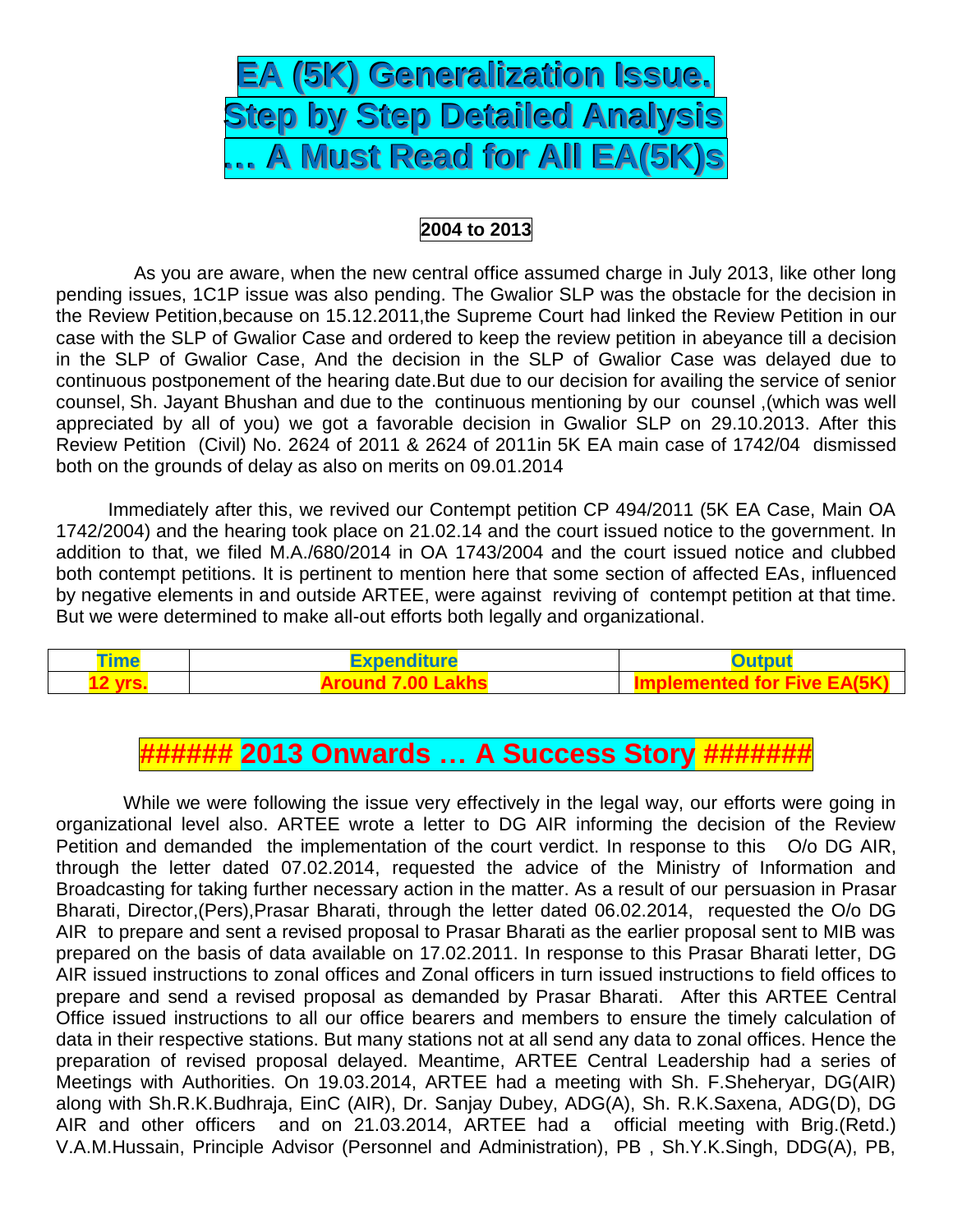Dr. Sanjay Dubey, ADG(A), AIR, Madam Vanita Sood, Dir.(A), Sh. Om Prakash, OSD, PB and other officers.

O/o DG AIR through the letter dated 07.03.2014, requested for the direction from MIB in this issue, the points highlighted by DG AIR was.

- i) as to whether the said judgment is to be limited to the post of petitioners i.e. Engineering Assistants or it should be extended to al the category of employees who were given upgraded pay scales vide Ministry of I &B order dated 25.02.1999.
- $ii)$  ii) as to whether the condition as stipulated in para  $z(i)$  of the Ministry of t&B order dated 25/02/1999 be applicable to the petitions, in case, it is decided to extend benefit of said upgraded pay scales or otherwise

 Since MIB not given any reply, O/o DG AIR through the letter dated 27.03.2014 again requested MIB to give directions in this matter.

 Sensing the casual approach of the officials in the MIB and in DG AIR, and after realizing the possibility of MIB attempt to withdraw the scales granted as per 25.02.1999 order,ARTEE Central Office was on high alert. *On our persuasion, our respected CEO held a meeting under his Chairmanship with all higher officials, including standing Counsel of Prasar Bharati Sh. Rajeev Sharma, on 22.04.14. In the meeting respected CEO, Prasar Bharati directed DG AIR to prepare a proposal with full financial implications involved (both one time and annual) for consideration of Prasar Bharati and for referral to the Ministry, after approval of Prasar Bharati Board*.

### **[Click here for Minutes of Meeting with ARTEE](http://arteeindia.org/central/2014/CEOmeeting%20minutes%2022042014_001.pdf)**

*The Prasar Bharati Board in its Meeting on 8th July 2014, approved all three core decisions taken by the CEO in the Meeting with ARTEE on 22.04.2014*

#### **[Click here for Minutes of 122nd Meeting of Prasar Bharati Board](http://arteeindia.org/central/2014/Minutesof122PBBoarddtd080714.pdf)**

 The proposal prepared as per the direction of CEO in the meeting held on 22.04.2014 with ARTEE, sent to Prasar Bharati on 21.08.2014, and Prasar Bharati sends the proposal to MIB on 14.10.2015.

 Meantime, due to the efforts of Central Office and due to the pressure created by the Contempt Petition in OA 1742/43 of 2004, in MIB the file movement started in the case of OA 1742 and 1743 of 2004. But as suspected by Central Office, MIB again tried to deny and delay the implementation by sending a letter to the Department of Expenditure, asking about the validity of the 1999 executive order in light of the amendments to the Prasar Bharati Act 2011 and hinting about the possibility of withdrawing the scales already granted through the executive order of MIB dated 25.02.1999. But the Department of Expenditure through the letter dated 16.06.2014 to the MIB opined that '**this is purely a legal issue, on which this Ministry does not have any Comment"** and the Department of Expenditure further directed MIB to **" take up the matter with the Ministry of Law & Justice for seeking their advice for further course of action in the matter ".** It is to be noted that MIB efforts was to take way the very basis of the Court Order in OA 1742/43 of 2004, by withdrawing the 1999 scales granted as per executive order dated 25.02.1999, since MIB defeated in all the cases filed for Pay Parity by EAs.

 After this, on 18.07.2014, MIB sends the file to Department of legal affairs for their advice and due to the efforts of ARTEE Central Office and also due to the efforts of the applicants of the OA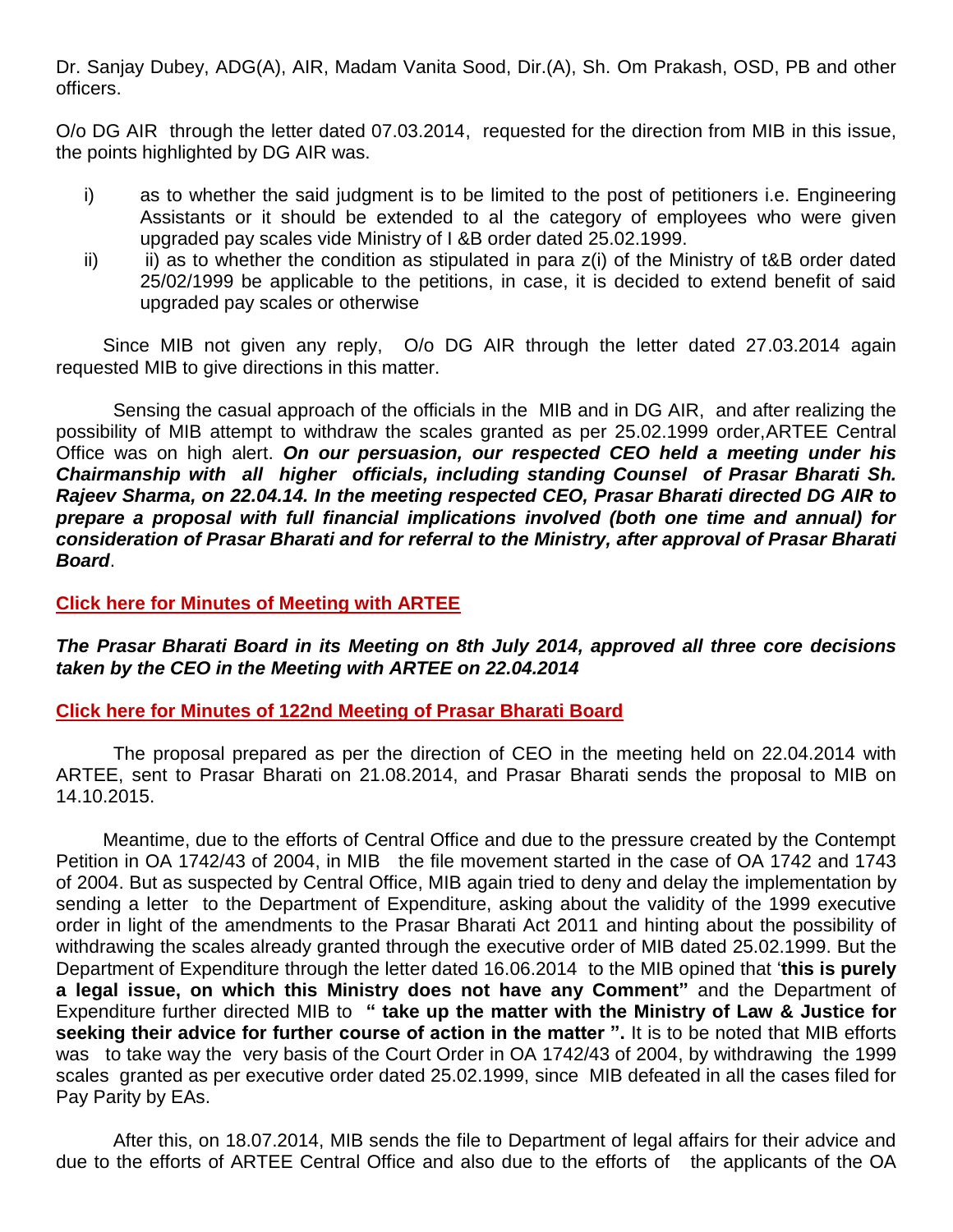1742 of 2004, on 31.07. 2014 ,the Department of legal affairs gave a clear opinion in favor of us and very clearly advised MIB that **" The amendment of section 11 of the PB Act doesn't in any way affect the operation of the order dated 25.02.1999 of the Ministry ".** The Department of legal affairs further advised MIB that **" with the dismissal of review petition in the matter, the order dated 31.05.2006 of the CAT (OA No. 1742/43 of 2004) has attained finality and the department is left with no option but to implement the same in letter and spirit and not doing so or withdrawing the benefit of the order of 25.02.1999 will invite contempt in the case ".**

 After the above advice of the Department of legal affairs, which gave its approval only for implementation of Court order in OA No. 1742/43 of 2004, and which was silent about the proposal of generalization, Central Office initiated thinking about other options. With amidst information about implementing the Court Order only for Applicants in OA No. 1742/43 of 2004, the team of ARTEE consisting of **President, Add. Gen. Secy.,VP (AIR) and VP(TV) visited the Hon'ble Ministry of I&B demanding generalization**. A letter for this purpose delivered to Hon'ble Secretary I&B on 12.08.2014, citing the facts which support Generalization.

### **[Click here for Copy of Letter Submitted on 12.08.14](http://arteeindia.org/central/2014/1c1pMIB13.08.2014.pdf)**

 On 21.08.2014 Central Office arranged a detailed Meeting of the Advocate with some of the EAs (5K), who came to watch the hearing of the Contempt Petition scheduled on 22.08.15 . The EAs asked many queries from the Advocate. The Advocate categorically informed that on the basis of these OAs ie 1742/43 of 2004, the Government is not bound to generalize it for all. For this purpose a separate OA has to be filed and preferably a single OA representing all the beneficiaries. He also opined that, It would have been better, if an OA for generalization was filed along with these OAs in 2004 itself.

**After consultation with the EAs (5K), who came for watching the contempt hearing and the EAs (5K) from outside Delhi and Advocates , it is decided that, If required ARTEE SHALL FILE AN OA FOR ALL OF ITS MEMBERS.** For this purpose, we uploaded one representation and instructed our members to submit it though proper Channel to their stations and advance copy to Hon'ble Secretary I&B. For this purpose Central Office also submitted one representation to the Hon'ble Ministry of I &B

Following EA (5K) were present in the Meeting with Advocate on 21.08.15 and in Contempt proceedings on 22.08.15.

- [1]. Shri Chandrashekhar Azad DDK Lucknow
- [2]. Shri Niranjan Kumar LPT Navada (Bihar)
- [3]. Shri Ashish Kumar DDK Patna
- [4]. Shri C.B.Singh Abhay DDK Patna
- [5]. Shri Prabhu Nath Singh AIR NBH New Delhi
- [6]. Shri Manoj Kumar Sahoo DDK Patna
- [7]. Shri M.S. Rana LPT Kotdwar (Uttarakhand)

And many other EAs from Delhi.

 After the opinion of Department of legal affairs in OA No. 1742/43 of 2004, MIB was left with no other option and hence they send the file to the Department of Expenditure for final approval and Department of Expenditure granted approval for the implementation of CAT Order in OA. 1742/43 of 2004. After this MIB, issued the order for applicants on 23.09.14. But in DG (AIR) some negative elements tried to create confusion about MIB Order and DG AIR planned to send a proposal for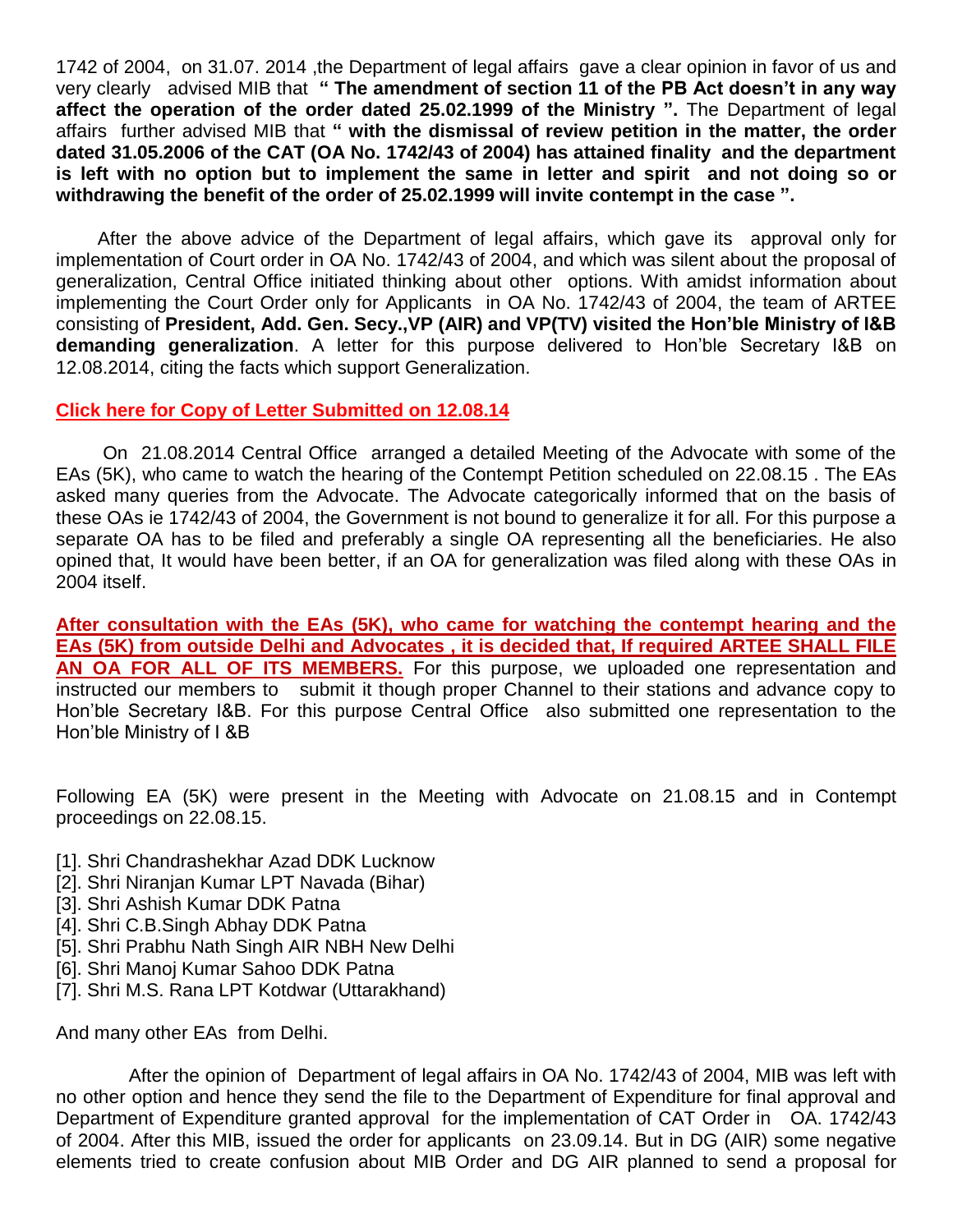issuance of order to the Hon'ble Ministry for approval, which was totally unnecessary. Then the Central Office registered a strong Resentment on the development. And finally, **due to the timely intervention ARTEE Central office, DG AIR issued the order for six applicants on 14.10.2014.** ARTEE President personally contacted Applicants and informed them about the order and congratulated them.

 As a result of this Order,*an unabated fight of 12 years has resulted in grant of scale for only five members (M.S. Rana in 1743/2004 and four people in 1742/2004) after spending more than 7 lakhs. It may be noted that ARTEE has also spent money on Gwalior case even though it was filed without our consent, but since it was linked with our case and if they lost our cause would have finished.*

 After the issuance of the order only for the applicants,the Hon'ble Ministry of Information & Broadcasting issued a letter dated 25.09.14 to Prasar Bharati and DG AIR to inform the financial implications of generalizing the benefit of the CAT verdict to all eligible Engineering Assistants, in the possibility of similar cases by similarly placed other EAs.

 ARTEE Central Office, keeping the promise given to the 5K EAs in the meeting held on 21.08.15 and after analyzing the developments after that decided to file a case for generalizing the benefit of OA 1742/43 of 2004 to all similarly placed Engineering Assistants and the OA was filed on 05.11.2014. The verdict of this OA 4012/2014 was delivered on 13.11.2014,( in the first hearing date itself ). In the hearing our Advocate argued that DG (AIR), the Cadre Controlling Authority and the Prasar Bharati Board, already approved it and sent the proposal to the Hon'ble Ministry of I & B. After hearing arguments Hon'ble Court directed the respondents to extend the benefit in a period of two months from the date of receiving of the judgment. Through the favorable decision in the OA 4012 of 2014, ARTEE Central Office not only ensured the grant of scale 6500-10500 from date of joining, but also the time bound grant of arrears from the date of joining.

 By the efforts of ARTEE Central Office, a very positive proposal was prepared in DG (AIR) and sent to Hon'ble MIB on 05.01.15**.** 

## **[Click here for DG AIR Letter to MIB Dated 05.01.15](http://arteeindia.org/central/2015/DGAIR_Letter_to_MIB_221214.pdf)**

Meantime, MIB had sent the file to Department of legal affairs in the last week of December 2014, but Department of Legal Affairs returned the file asking the MIB to attach all files, since some parts of the main file were attached with the file sent to the expenditure department in cases filed by few individuals, Hence sending of the generalization file back to the Department of Legal affairs delayed till the return of the file of few individuals to MIB. Finally the file sent to the Department of Legal affairs and on 27.03.2015, the Department of Legal affairs reiterated its earlier view given in earlier cases and approved the generalization with the opinion that **"MIB does not appear to be left with any option but to accept the CAT Order dated 13.11.2014 in OA.4012 of 2014 ".**

 After the approval of the Department of Legal affairs on 27.03.2015, MIB sent a letter dated 20.04.2015 to DG AIR asking the number of ARTEE members, with a suspected motive of implementing the Order only for ARTEE members, But ARTEE persuaded and succeeded in sending a reply from DG AIR that the order should be implemented for all similarly placed irrespective of Association Membership. As requested by O/o DG(AIR) *ARTEE submitted a letter dated 05.05.2015, informing that that we have 450 EA(5K)s who are Members of ARTEE.*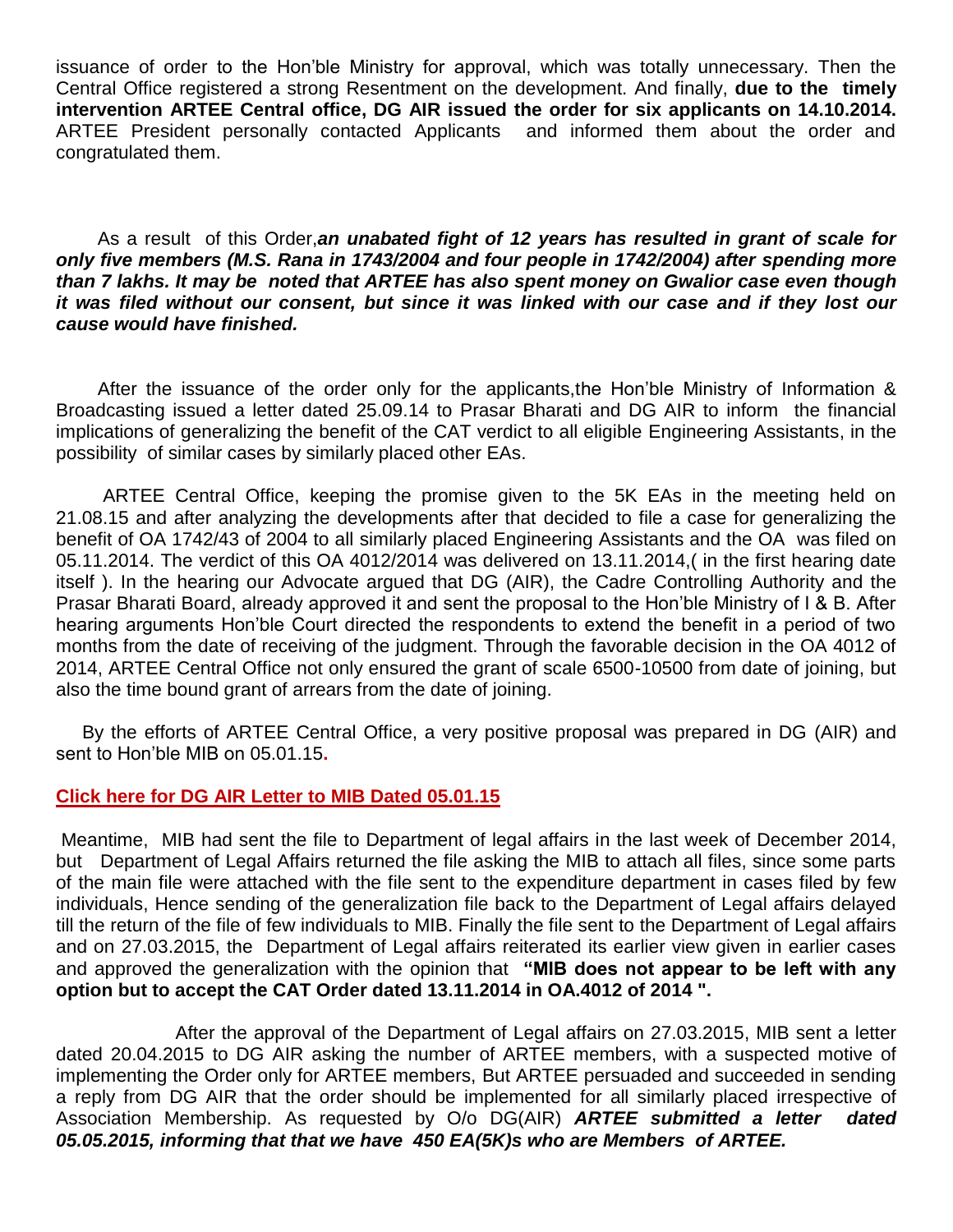## **[Click here for copy of Letter Submitted by ARTEE](http://arteeindia.org/central/2015/ARTEE_Letter_to_DGAIR_dated_050515.pdf)**

## **Mixing up with OA 1625/2015 by PB Employees.**

As in the Case of OA 1742/43 of 2004 and other cases after finishing all options to **"deny and delay"** the MIB sends the file to the Department of Expenditure on 30.06.2015.But even then MIB sends the file with incorrect information that OA 1625 (a case filed by Prasar Bharati Employees for similar demand) implemented already, when the fact was that DG AIR issued a speaking order on 26.06.15 in this case and informed the applicants that their claim will be considered later. Due to this confusion created due to the OA 1625/2015,the Department of Expenditure returned the file to MIB on 10.07.2015 with query related to OA 1625 of 2015.

## **[Click here for Department of Expenditure Letter to MIB dated 10.07.15](http://arteeindia.org/central/2015/Department_of_Exp_Letter_to_MIB_10.07.15.pdf)**

 After this, instead of answering the query raised by Department of Expenditurein MIB itself, MIB sent a Letter to DG AIR on 28.10.15.

### **[Click here for Copy of MIB Letter to DG AIR dated 28.07.15](http://arteeindia.org/central/2015/MIB_to_DGAIR_28.07.15.pdf)**

 The issue delayed by three months because of the confusion over the Applicants of OA 1625/2015, who have joined after 05.10.2007 and are neither Government Employees nor ARTEE Members. As per our information this confusion was deliberately created otherwise the final approval might have obtained in July,2015 itself.

 The letter sent by Hon'ble MIB to DG (AIR) dated 28.07.15 regarding the query raised by the Department of Expenditure on 10.07.2015 "not reached" DG AIR till 5.08.15 .Then Another copy was brought from MIB and handed over by ARTEE to DG (AIR) on 05.08.15 and a satisfactory reply send by DG AIR to MIB on 10.08.15.

## **[Click here for DG AIR Letter to MIB dated 10.08.15](http://arteeindia.org/central/2015/DGAIR_Letter_to_MIB_10.08.15.pdf)**

 After clearing all queries by DG(AIR), the file again sent by MIB to the Department of Expenditure on 18.09.15 and like all other previous cases, on 08.10.15 the Department of Expenditure given approval for the implementation of OA.4012 of 2014 filed by ARTEE.

 *After this, on vigorous persuasion, on 19.10.15 the Hon'ble Ministry of I&B has issued the order. ARTEE Leadership was the first to get the Order and we handed over the copy in DG(AIR) on 19.10.15 itself. The file was put up in DG(AIR) on the same day.*

 *Some people who have been enjoying the fruits of the efforts done by ARTEE and criticizing us without doing anything on employee issues, tried to put hurdles in the issuance of the Order by DG (AIR), but ARTEE leadership again successfully convinced Management. We even refused to submit the list of ARTEE Members.*

 *And Finally the moment came after the wait of almost 16 years from 25.02.1999, the discrimination has ended and DG (AIR) has issued Order for ARTEE Members.*

# **Click here for the DG (AIR) [Order](http://arteeindia.org/central/2015/EA_5K_Generalization_Order_231015.pdf)**